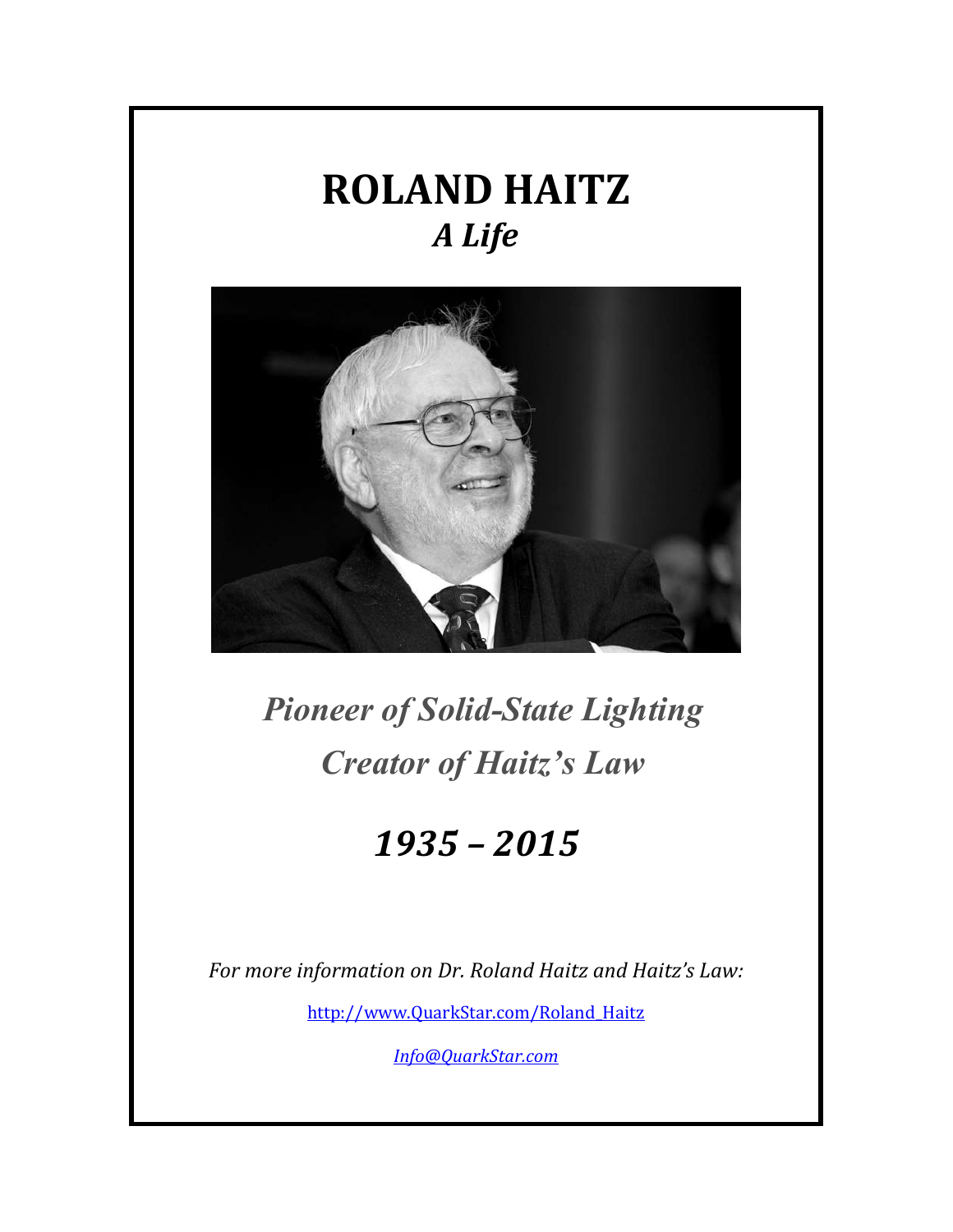## **ROLAND HAITZ**

History will remember Roland Haitz as the prophet of the last great revolution in lighting. Haitz's Law, the metric he formulated, is the equivalent for LEDs and lighting what Moore's Law is for transistors and integrated circuits. It correctly predicted the time-scale and degree to which light-emitting diodes (LEDs) would triumph over all other lighting technologies in efficiency and cost. Like Moore's Law, his predictions for LEDs were so accurate that they guided the investment and R&D strategies of the solid-state industry, initiating and sustaining an on-going transformation in lighting that has progressed from his personal vision to global revolution, all in just the last 15 years.

But, as well as being the prophet of what is now being called the solid-state lighting (SSL) revolution, Dr. Haitz was also its catalyst. He was the first to grasp the potential of LEDs for massively reducing energy consumption, and personally led the way in securing much-needed government support for the nascent SSL industry. An early green pioneer, Roland Haitz was one of very few visionaries who was equally fundamental in creating the technologies upon which his vision would be based. He was the recipient of many honors and awards, including (together with his former HP colleague Dr. George Craford) the prestigious Economist Innovation Award for Energy and Environment.

A productive scientist throughout his long and illustrious career, at age 76 he joined a startup – QuarkStar – in a collective mission to radically rethink the fundamental design of LED light sources and lighting fixtures. Dr. Haitz posed to QuarkStar the following challenge: The LED is to the incandescent light bulb what the transistor is to the vacuum tube. As the LED replaces filament bulbs and fluorescent tubes, what is the integrated circuit equivalent for lighting? Just as the integrated circuit unlocked the transistor's full potential, is there an integrated optics of lighting that will liberate the true potential of the LED?

Ever the seer and prophet, the answer turned out to be a resounding 'yes'. As recently stated by Dr. Haitz, "Everyone else is integrating the electronics. In QuarkStar, we have integrated the optics. Together we will create wonderful things that nobody can even imagine at this time."

Dr. Haitz played an active role in the creation of these solutions. Indeed, the last of his many patent applications was filed just three months before his death at age 80. With 10 patents filed in just the past four years, Dr. Haitz filed more than 50 patent applications over a professional lifetime of 50 years. And his last paper, in the prestigious European journal *Annalen der Physik* and published just before his passing*,* was an invited co-authorship presenting technical commentary and historical context on the 2014 Nobel Prize in Physics for the invention of the bright blue LED.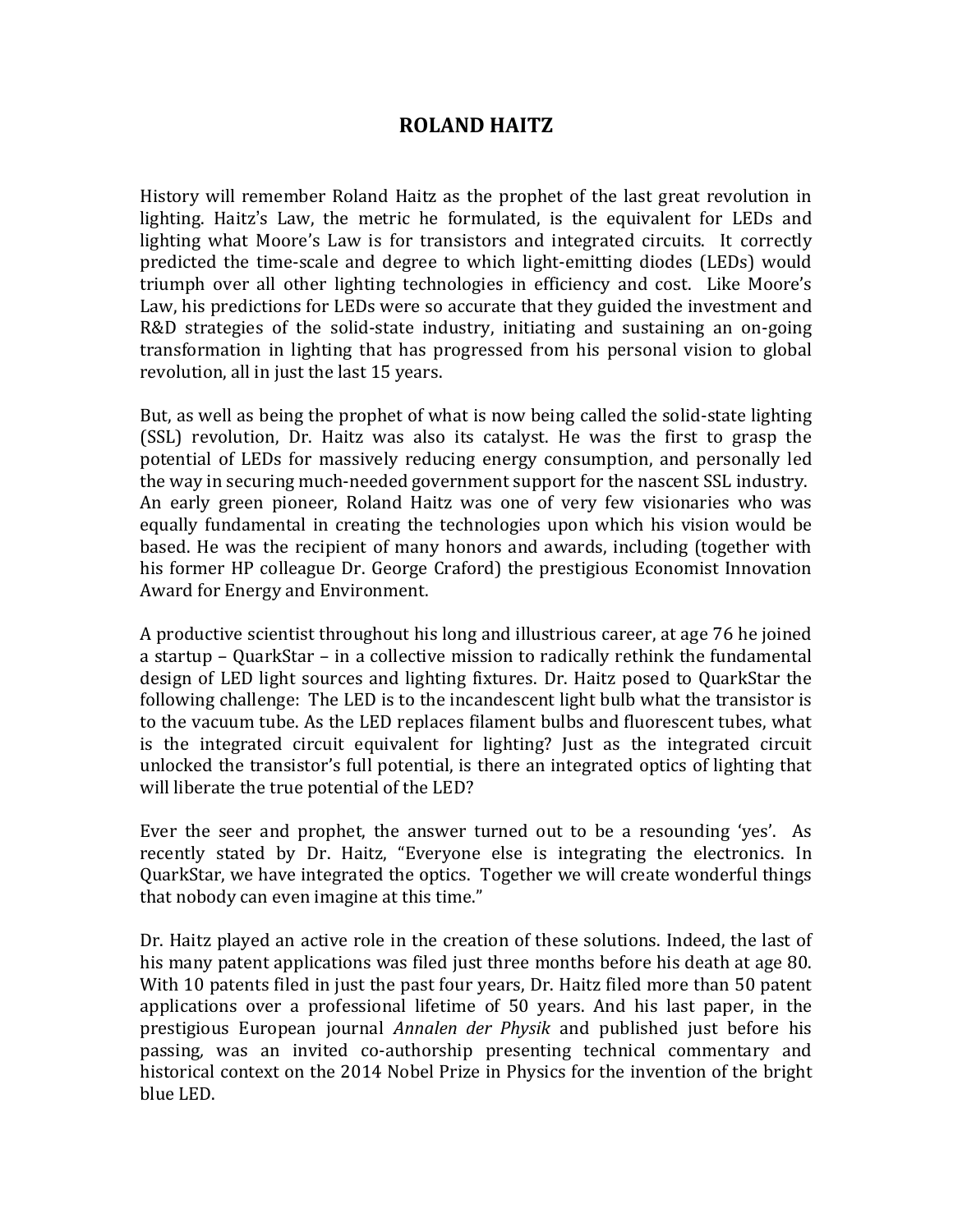Roland Haitz was unique in being able to offer such insights and context. His seminal work with LEDs spans more than four decades, and his involvement with lighting and semiconductors dates back over 50 years to the very beginning of Silicon Valley and its legendary startups.

\* \* \*

Roland Haitz was born in Germany in 1935 and grew up in a village between Karlsruhe and Baden-Baden in the Rhine Valley. On his father's side, the family was all farmers for whom the fruits of the industrial revolution remained scarce. Their farm still depended on horses to pull logs to the sawmill in winter and to plow fields in summer. His maternal great-grandfather had been a school principal, while his grandfather started a small grocery store. It was from watching his grandmother tally items that Dr. Haitz learned basic arithmetic, well before he started school. Fascinated by numbers, he was always top of his class in mathematics.

At Munich Technical University, Roland Haitz graduated with a diploma in physics a full two years ahead of his peers. His farm-bred willingness for hard work, coupled to a grounded sense of humor, acted as a magnet for the most exacting and challenging of teachers and mentors. Dr. Haitz enjoyed the irony that, at the height of the Cold War, he could claim a Stalin Prize winner and an American Nobel Prize winner as his scientific 'fathers'. His scientific 'grandparents' were equally impressive.

His principal advisor in Munich was Nikolaus Riehl, a student of the discoverers of nuclear fission, Lise Meitner and Otto Hahn. Riehl himself worked on the German atomic bomb projects during World War II. Captured by the Russians at the end of the war to work on their atomic bomb (hence, the Stalin Prize), Riehl was repatriated to Germany just in time to become Roland Haitz's first great mentor.

But Riehl was also a world expert on luminescence and one of the inventors of the modern fluorescent lamp. Done in conjunction with Osram, Riehl's work catalyzed the early efforts of GE, eventually leading to the fluorescent tube's widespread commercialization. Through Riehl, Roland Haitz was almost certainly made aware of the idea that a new, more efficient, physics of light generation can have a global impact on lighting.

But the far greater influence was Nobel Prize winner William Shockley, co-inventor of the transistor. For his graduate work, Roland Haitz wanted to work on the most promising field, which at the time was semiconductors. But America beckoned as well. Should he do a PhD? Or go to America?

An entrepreneurial solution presented itself when he met Dr. Shockley on a visit to Munich. Shockley had just won the Nobel Prize four years before, and the young Roland Haitz had not even graduated. Neither spoke the other's language. But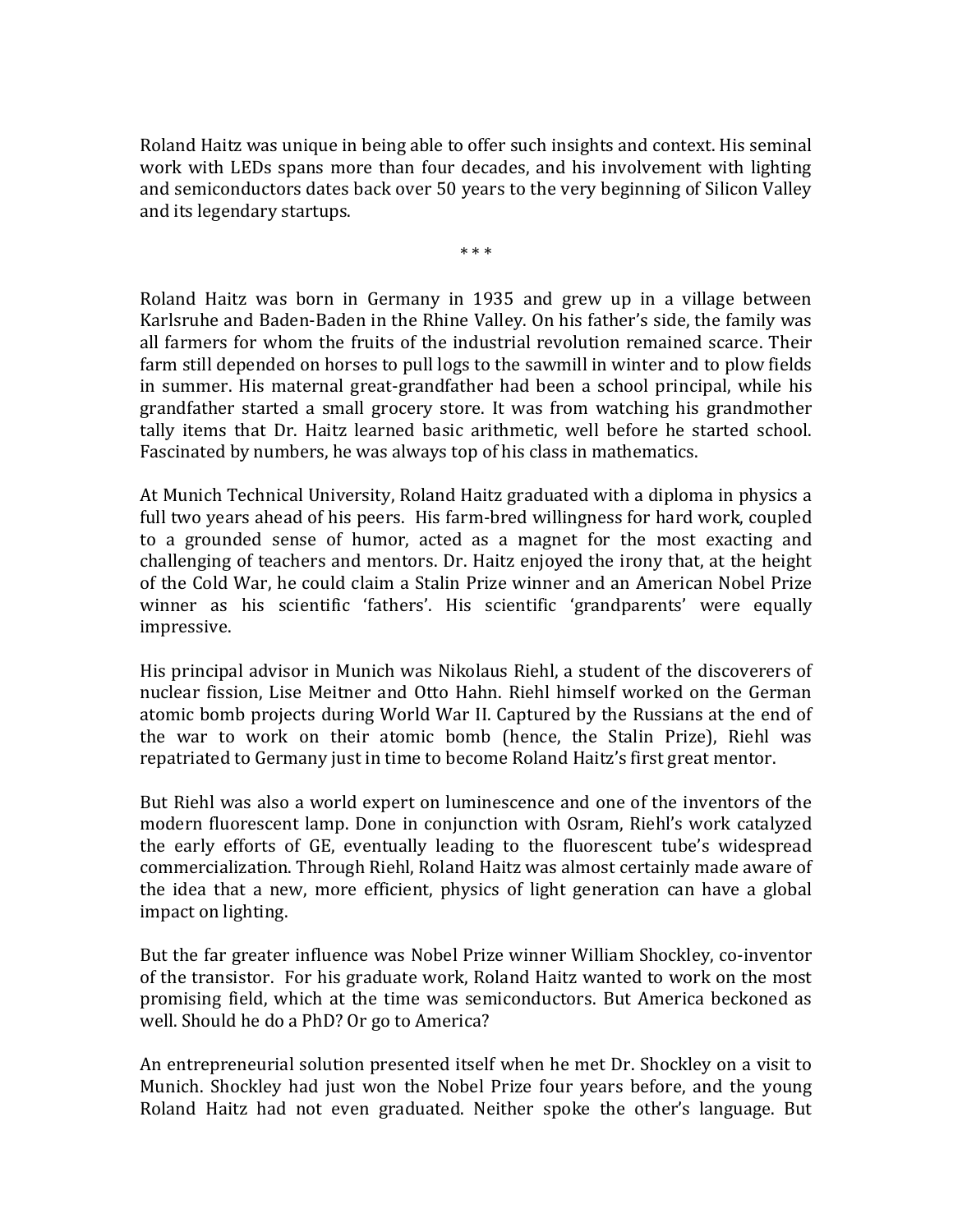communicating for hours via pencil and paper, by the end of their lunch, he was hired as Shockley's new graduate student. "Being in the right place at the right time with a little luck can have big effects," was how Dr. Haitz modestly described this meeting 50 years later.

In 1961, Shockley's newest graduate student left Germany and moved to Mountain View, California, to work at the world's first semiconductor startup, Shockley Semiconductor Lab. (Later changed to Shockley Transistor, it is from this startup that Silicon Valley's legendary semiconductor companies are descended, including Fairchild, Intel, National Semiconductor, AMD, and even the VC firm Kleiner, Perkins.) From Shockley, Dr. Haitz learned how to take a complex subject and translate it into language people could understand. "I always try to bring things down to the least complicated issue," he said, "and if you can write a formula, then great." Haitz's Law is the classic example of this ability.

Having received his PhD under Shockley, with his first patent co-invented with Shockley himself, Dr. Haitz moved to Texas Instruments in 1964. But Dallas summers were too hot for him, so after five years he moved back to Palo Alto to work for Hewlett Packard. There, Dr. Haitz found "a nearly ideal job," managing optoelectronics research and development. It was a role that allowed considerable scope for his creative abilities. One early product he was responsible for, an optocoupler (an LED-based device used to isolate electrical circuits), proved extremely profitable. In 1984, Dr. Haitz was promoted to R&D manager of HP's Semiconductor Products Group.

As an R&D manager at Hewlett Packard, he was responsible for many of HP's early LED products from printer heads to display technologies. One in particular was the alphanumeric display for HP's pocket-sized scientific calculators – it was Dr. Haitz's ideas that allowed the calculators to be hand-held in size, yet have highly legible displays. HP's calculators turned out to be a huge global hit. They were one of the earliest pioneers in what has become the portable hand-held revolution, owned by most every professional in any field involving computation. Another display innovation that Dr. Haitz set the global standard for is the ubiquitous seven-segment display still seen everywhere today, from microwaves to elevators.

Dr. Haitz was also the instigator of the high-power LED market. Initial attempts in the late 1980s to implement solid-state car brake lights lined up dozens of lowpower LEDs. He took one look and snorted, "This is an unnatural act!" (a favorite expression). Better to make one big chip and then stick it in a package that could handle the heat. The resulting high-power LEDs would come to dominate the automobile signals market, now a multi-billion dollar a year industry.

"He was not one for systematic engineering management," a former co-worker recalled. "Organization and documentation systems and training did not appeal to him."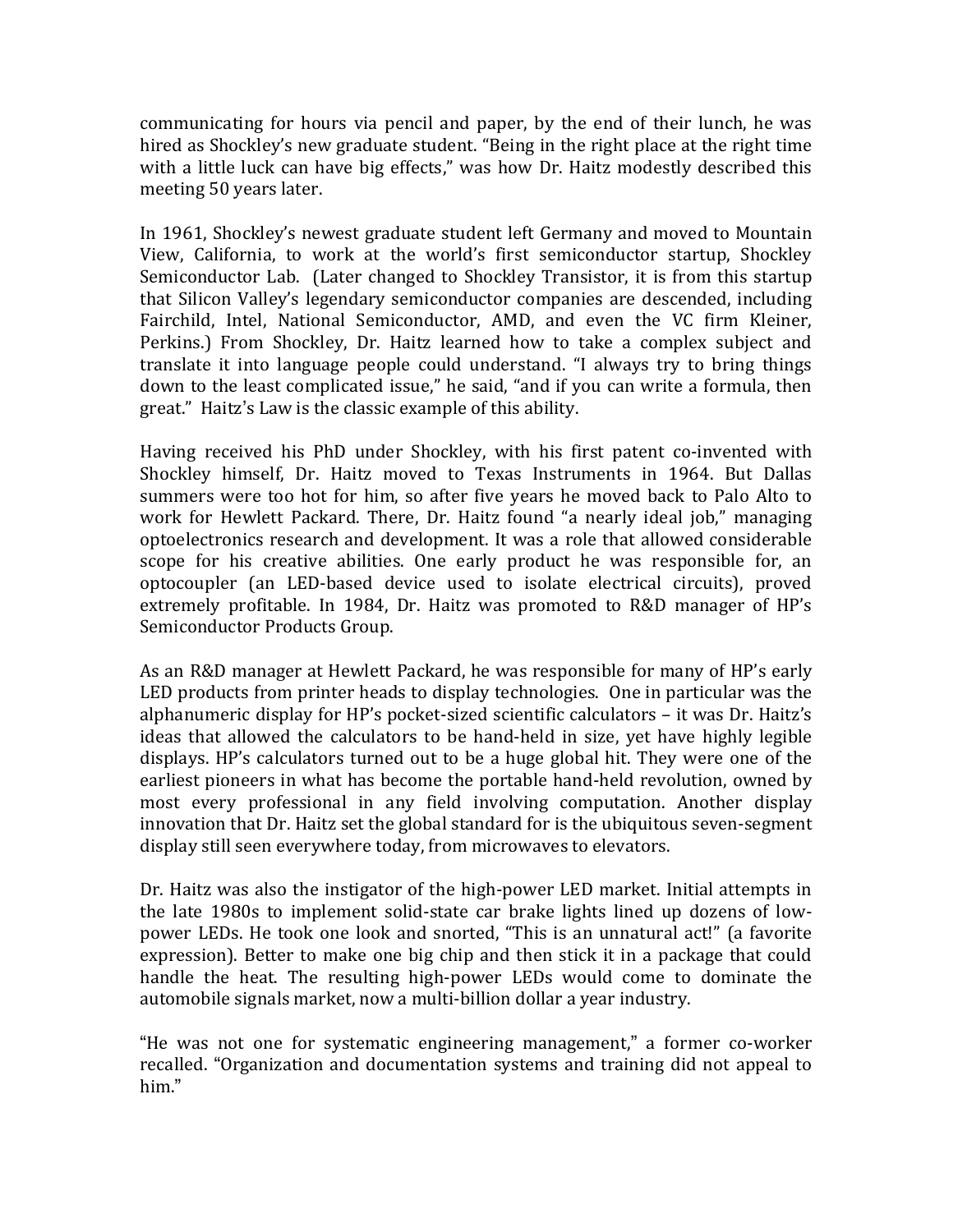"Roland was very often wandering around, checking up with the engineers and looking to see what they were working on," another ex-colleague remembered.

With his guttural growl and crusty, no-nonsense manner, Dr. Haitz made his presence felt. But behind the gruff exterior he proved a generous mentor, always willing to take the time to teach useful lessons and surprising people with his idiosyncratic sense of humor.

Roland Haitz's influence and leadership ranged well beyond Silicon Valley and engineering. In 1991, in response to the threat from Japanese competitors, he cofounded the Washington-based Optoelectronic Industry Development Association (OIDA). His 1993 OIDA strategic roadmap paper on *Opportunities in Optoelectronics* clearly demonstrates a farsighted leadership and global perspective in both technology and business. For someone whose background was R&D, Dr. Haitz was very committed to business. In his last years at HP and its spin-off Agilent, he saw himself as much a financial analyst as a physicist. He would attempt to inculcate basic business principles into the young engineers he supervised, with many of his junior researchers later starting their own firms. His proud boast was that the Optoelectronics Division at HP was as influential in seeding the solid-state lighting industry as the Shockley Lab and Fairchild had been in semiconductors.

With respect to lighting, the pivotal point in Dr. Haitz's career came in 1994. Following a tour of Philips Lighting's laboratories in Holland, Roland Haitz's key insight was that the future of LEDs lay in general lighting, a huge market. By 1999 he had persuaded HP's management to establish Lumileds, a joint venture with Philips, the company quickly becoming a leading manufacturer of high-power LEDs.

Dr. Haitz had tracked the progress of LEDs since the early 1970s. In 1999 he plotted his data as a graph, from which he then derived the formula that bears his name. Haitz's Law states that every decade, the amount of light output by an LED (measured in lumens) increases by a factor of twenty, while the price per lumen falls by a factor of ten. Extrapolating the lines, Dr. Haitz estimated that by around 2005, LEDs would begin to compete with conventional light sources.

The implications went far beyond scientific curiosity. LEDs use about eighty percent less power than incandescents. When he calculated the potential energy savings nationwide, the numbers were huge… as much as \$20 billion dollars saved per year, just by replacing America's incandescent and halogen lamps. Global savings would be much larger. This is what convinced him: "We have to do something!"

Compelling an argument as it was, a serious financial and engineering catch threatened its realization. The LED industry could not afford, by itself, to make the improvements to LED technology and increases in production capacity necessary to achieve such savings. The only solution, Dr. Haitz saw, was to devise a strategy for eliciting support and funding from the federal government.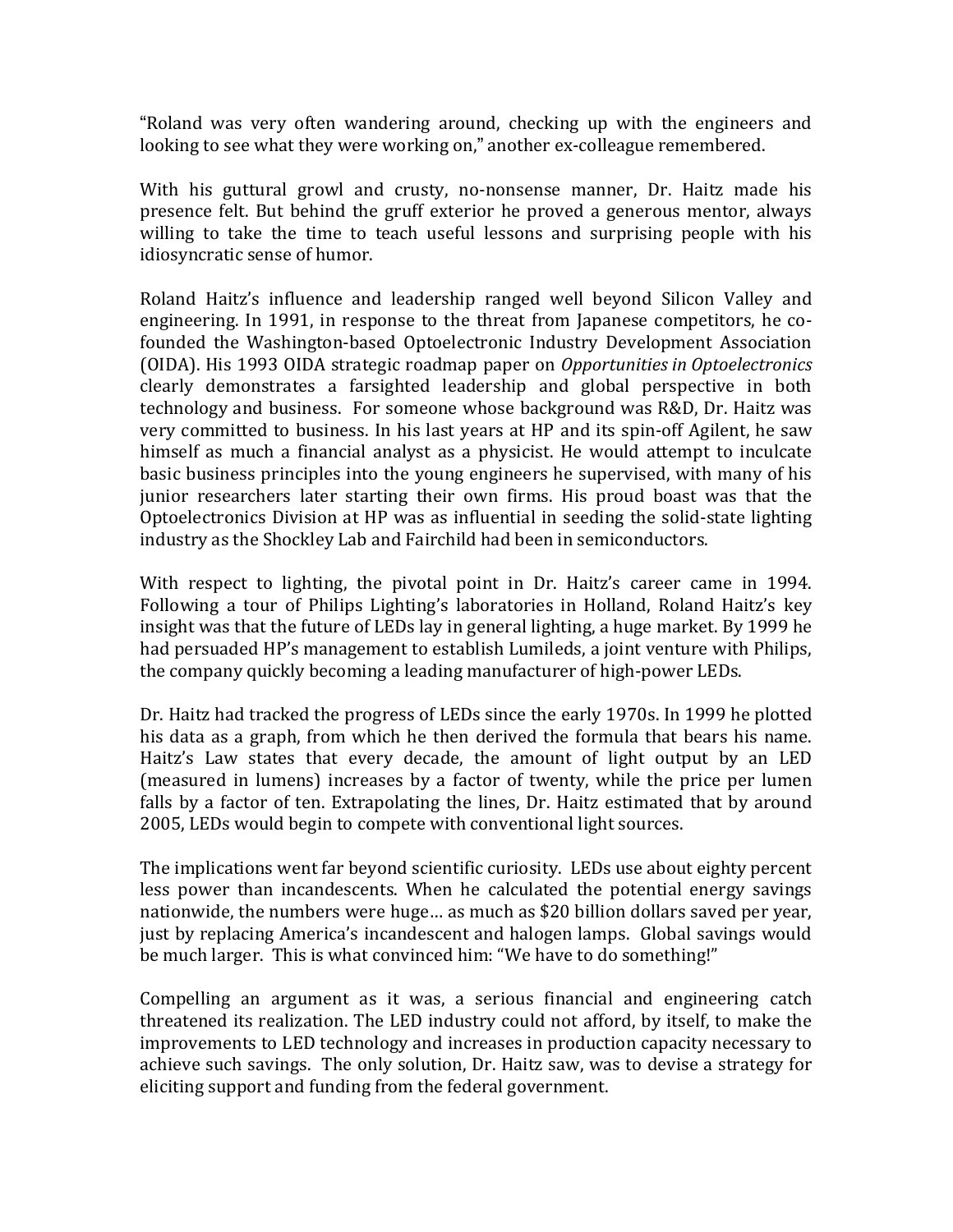To help make this happen, Dr. Haitz joined forces with others from Hewlett-Packard and Sandia National Laboratories (Jeff Tsao, Fred Kish, and Jeff Nelson) for the writing of a white paper, *The Case for a National Research Program on Semiconductor Lighting.* In October 1999 Dr. Haitz then presented it in Washington DC. This is considered a seminal work in the history of solid-state lighting – the gauntlet was thrown. Light emitting diodes were already displacing incandescent bulbs in colored-light applications like traffic signals. With proper funding, he predicted, rapid improvements in brightness were possible that would ultimately create the ideal light source.

Worldwide, the electricity consumed by lighting would drop by more than half, Dr. Haitz forecast: "This new light source will change the way we live, and the way we consume energy." Based on Dr. Haitz's rigorous analysis, within months of the paper's publication, calls for similar national government-industry initiatives went out overseas including Korea, Taiwan, and China.

In 2002, Dr. Haitz retired after 35 years at Hewlett Packard/Agilent Technologies, where the products developed under his leadership – the LEDs, optocouplers, and display technologies – continued to evolve. These in turn significantly contributed to the ongoing profits of the HP-derived companies Avago (originally the semiconductor division of HP at which Roland Haitz was the CTO and now a top 20 global semiconductor company) and Lumileds (a top 5 global LED company where much of Dr. Haitz's work was done in conjunction with his HP friend and colleague, former Lumileds CTO Dr. George Craford).

Dr. Haitz 'retired' in order to start the next stage of his career – overseeing, catalyzing, and lobbying for the industry he had done so much to nurture. For the next few years, Dr. Haitz was relentless in his writing and speaking engagements, taking every opportunity to communicate his vision for the lighting industry. His appeal to the US government was ultimately successful – the US Energy Policy Act of 2005 authorized funding of up to \$50 million per year into the next decade, just as Dr. Haitz and his colleagues had proposed in 1999.

In 2010, Dr. Haitz paused to take stock of progress. Dramatic developments had occurred in the decade since the 1999 white paper. This resulted in another seminal paper with Jeff Tsao, *Solid-State Lighting: Why it will succeed, and why it won't be overtaken.* Unexpected new applications had popped up, like LEDs as backlights on mobile phones and flat screen televisions. Such large markets massively boosted LED production and lowered costs, continuing to follow Haitz's Law.

Yet the biggest change was the attitude of the otherwise staid lighting industry. Fixture makers had initially regarded LEDs as mere novelty. Filament and gas-filled bulbs and tubes had sufficed for over a hundred years. But fueled by Shuji Nakamura's Nobel-prize winning innovations, white light solid-state sources kept getting brighter (as Haitz's Law predicted) until they became impossible to ignore.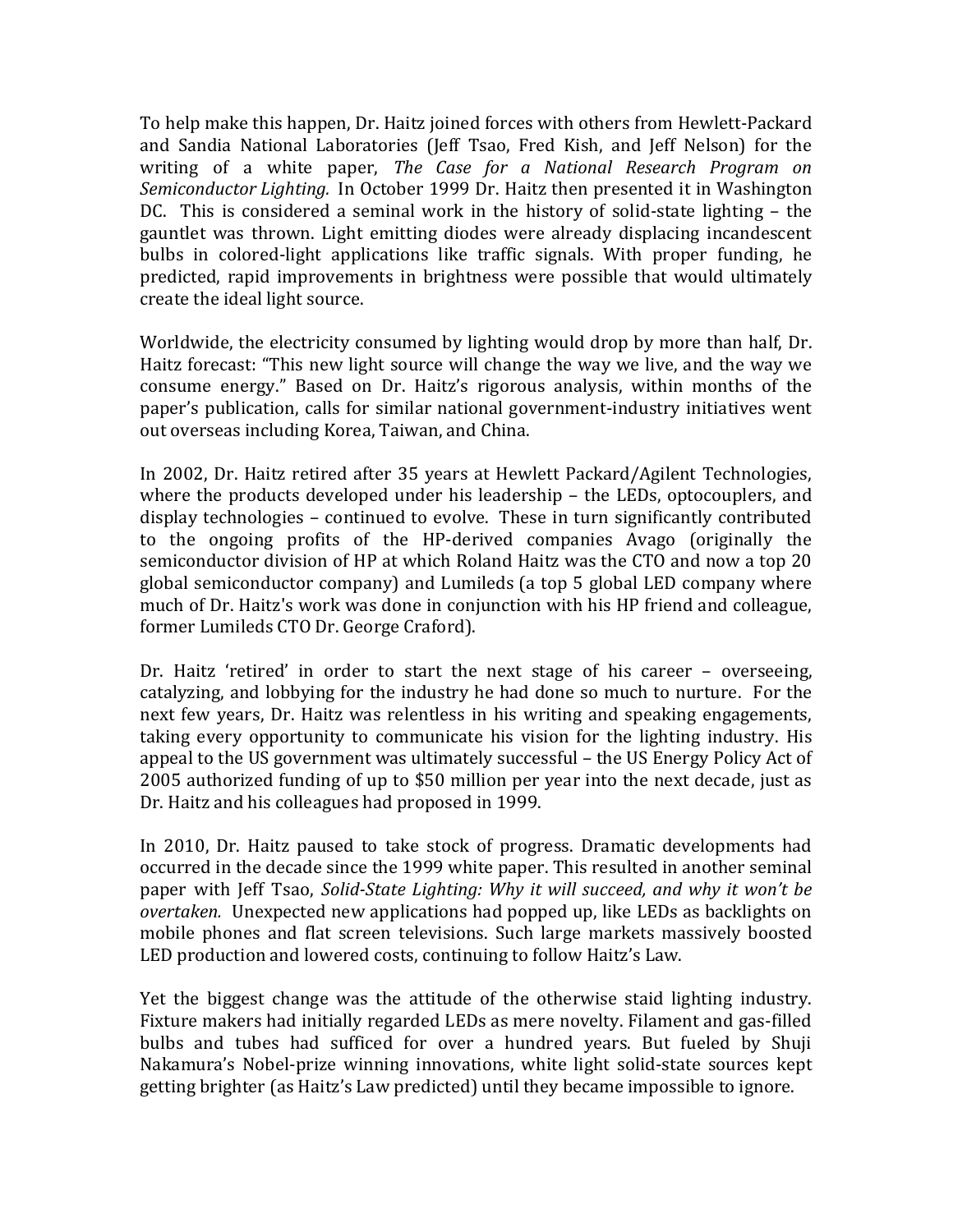"Of all the green energy technologies … solid state lighting is clearly the sleeping beauty," Roland Haitz liked to say. Eventually, he felt confident, all conventional lighting technologies were headed for the history books.

But it was going to take some time. Invited to London in 2011 to participate in the *Economist*'s annual technology forum, Dr. Haitz explained, with characteristic humor, why the prophet of the solid-state lighting revolution did not yet have any LED lights in his own home:

"I know how good they can be, and they are not yet there; I know how cheap they can be, and they are not yet there; and I know they will outlast me, and I don't want to be annoyed for the rest of my life that I have bought such stupid junk!"

To solve these birthing problems of technical performance and system economics, Dr. Haitz joined forces with QuarkStar, a start-up that combined fellow luminaries in the solid-state lighting community with up-and-coming younger talent. He ended up spending four years with QuarkStar, the last quarter of the 16 years of professional efforts he dedicated to making the solid-state lighting revolution a reality. During this time Dr. Haitz synthesized and extrapolated all that he had learned and conjectured about LEDs, lighting, and solid-state optics from the previous 50 years.

His stated ambition: to help define what the "Promised Land of Lighting" should be. "We are now rapidly approaching the end of the incandescent light bulb. We are not only sending the Edison bulb into the museum – we are booting out all conventional light bulbs, including linear fluorescent and metal halides, in the transition to integrated and smart SSL components." (As befits a prophet, he signed his early communications 'Moses', walking the line between whimsy and insightful experience.)

Dr. Haitz was well aware that the electronics revolution of the 20<sup>th</sup> Century came not from the individual transistor by itself, but from the IC – the integrated circuit brought into being in large part by fellow Shockley alums, such as Robert Noyce. Bringing together his former work, interests, and still vibrant inspirations from his past, Dr. Haitz challenged QuarkStar to address what he saw as the next overarching challenge and opportunity for the entire lighting industry: making the integrated circuit equivalent for solid-state lighting.

The quest to answer this challenge became Dr. Haitz's next contribution to lighting. Focusing on "herding photons" at the LED package level, Dr. Haitz personally led a small team within QuarkStar, composed of HP veterans and Hertz Fellows. Their mission was to understand the journey of every individual photon on its outward path from the LED itself, so that not a single one would be wasted.

According to Dr. Haitz, "I've been thinking about photon herding since I've been doing optoelectronics, which started in the late sixties. I was doing photon herding